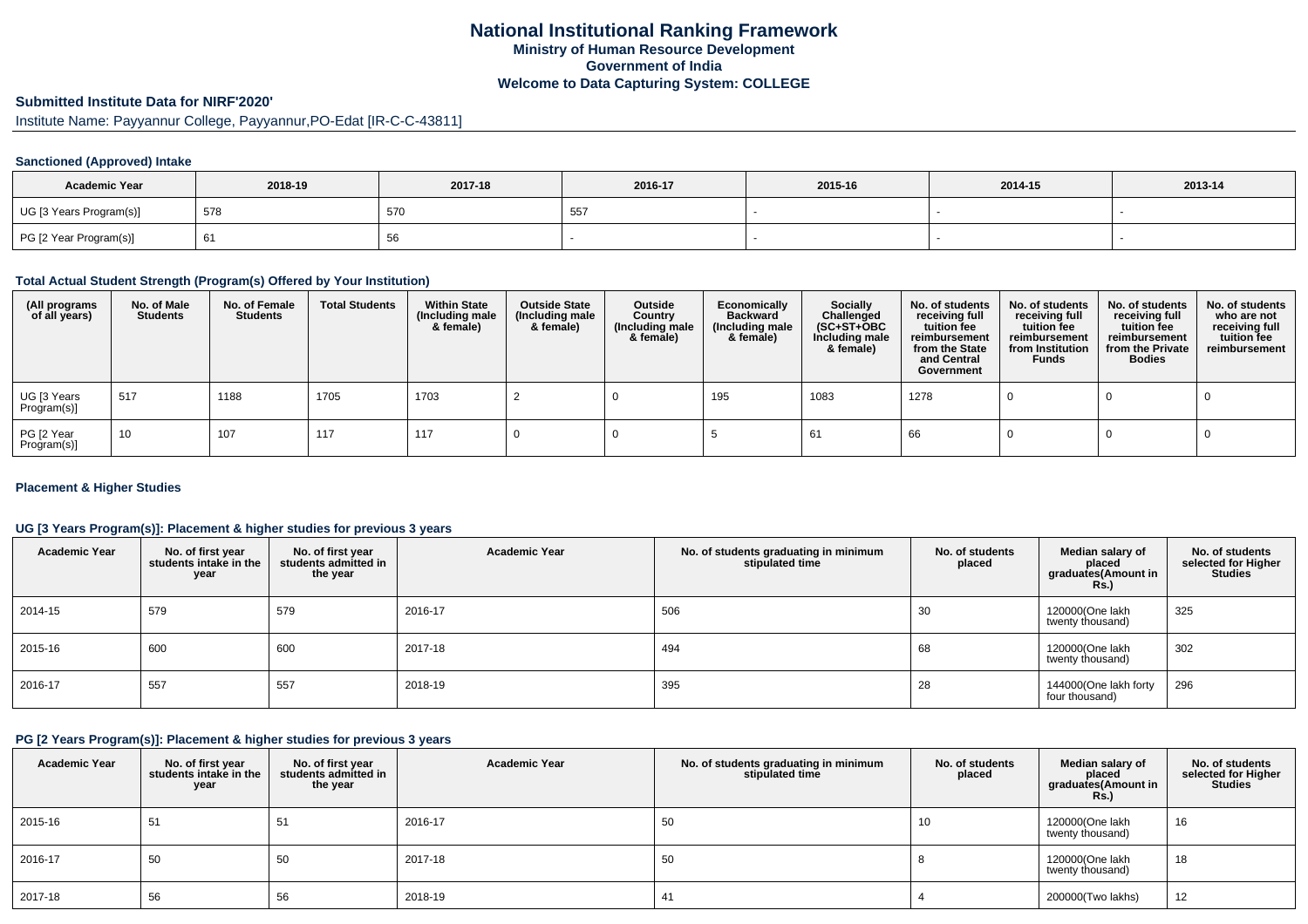## **Financial Resources: Utilised Amount for the Capital expenditure for previous 3 years**

| <b>Academic Year</b>                                                                                 | 2018-19                                                                      | 2017-18                                                               | 2016-17                                                                       |  |  |  |  |  |  |  |  |
|------------------------------------------------------------------------------------------------------|------------------------------------------------------------------------------|-----------------------------------------------------------------------|-------------------------------------------------------------------------------|--|--|--|--|--|--|--|--|
|                                                                                                      | <b>Utilised Amount</b>                                                       | <b>Utilised Amount</b>                                                | <b>Utilised Amount</b>                                                        |  |  |  |  |  |  |  |  |
| Annual Capital Expenditure on Academic Activities and Resources (excluding expenditure on buildings) |                                                                              |                                                                       |                                                                               |  |  |  |  |  |  |  |  |
| Library                                                                                              | 282159 (Two lakh eightytwo thousand one hundred and<br>fiftynine)            | 492955 (Four lakh ninety two thousand nine hundred and fifty<br>five) | 1363575 (thirteen lakh sixty three thousand five hundred and<br>seventy five) |  |  |  |  |  |  |  |  |
| New Equipment for Laboratories                                                                       | 443793 (Four lakh forty three thousand seven hundred ninety<br>three )       | 519000 (Five lakh ninteen thousand)                                   | 639000 (Six lakh thirty nine thousand)                                        |  |  |  |  |  |  |  |  |
| Other expenditure on creation of Capital Assets (excluding<br>expenditure on Land and Building)      | 1563527 (Fifteen lakh sixty three thousand five hundred and<br>twenty seven) | 408651 (Four lakh eight thousand six hundred and fifty one)           | 81000 (Eighty one thousand)                                                   |  |  |  |  |  |  |  |  |

## **Financial Resources: Utilised Amount for the Operational expenditure for previous 3 years**

| <b>Academic Year</b>                                                                                                                                                                           | 2018-19                                                                     | 2017-18                                                                      | 2016-17                                                                                  |  |  |  |  |  |  |  |
|------------------------------------------------------------------------------------------------------------------------------------------------------------------------------------------------|-----------------------------------------------------------------------------|------------------------------------------------------------------------------|------------------------------------------------------------------------------------------|--|--|--|--|--|--|--|
|                                                                                                                                                                                                | <b>Utilised Amount</b>                                                      | <b>Utilised Amount</b>                                                       | <b>Utilised Amount</b>                                                                   |  |  |  |  |  |  |  |
| <b>Annual Operational Expenditure</b>                                                                                                                                                          |                                                                             |                                                                              |                                                                                          |  |  |  |  |  |  |  |
| Salaries (Teaching and Non Teaching staff)                                                                                                                                                     | 53791018 (Five crore thirty seven lakhs ninty one thousand<br>and eighteen) | 71086105 (Seven crore ten lakhs eighty six thousand one<br>hundred and five) | 74265645 (Seven crore forty two lakhs sixty five thousand six<br>hundred and forty five) |  |  |  |  |  |  |  |
| Maintenance of Academic Infrastructure or consumables and<br>other running expenditures(excluding maintenance of hostels<br>and allied services, rent of the building, depreciation cost, etc) | 4105586 (Forty one lakh five thousand five hundred and eighty<br>six)       | 1276347 (Twelve lakh seventy six thousand three hundred and<br>forty seven)  | 276833 (Two lakh seventy six thousand eight hundred and<br>thirty three)                 |  |  |  |  |  |  |  |
| Seminars/Conferences/Workshops                                                                                                                                                                 | 257225 (Two lakhs fifty seven thousand two hundred and<br>twenty five)      | 434465 (Four lakh thirty four thousand four hundred and sixty<br>five )      | 96600 (Ninety six thousand six hundred)                                                  |  |  |  |  |  |  |  |

### **PCS Facilities: Facilities of physically challenged students**

| 1. Do your institution buildings have Lifts/Ramps?                                                                                                        | Yes, more than 40% of the buildings |
|-----------------------------------------------------------------------------------------------------------------------------------------------------------|-------------------------------------|
| 2. Do your institution have provision for walking aids, includingwheelchairs and transportation from one building to another for<br>handicapped students? | Yes                                 |
| 3. Do your institution buildings have specially designed toilets for handicapped students?                                                                | Yes, less than 40% of the buildings |

### **Awards Details**

| 1.How many faculty member of your institution have received highly reputed national/international awards/recognition from central  <br>government agencies in the previous academic year 2018-19 |  |
|--------------------------------------------------------------------------------------------------------------------------------------------------------------------------------------------------|--|
| 2. How many students of your institution have won international awards in the previous academic year 2018-19                                                                                     |  |

### **Accreditation**

# **NAAC Accreditation**

| 1. Does your institute have a valid NAAC Accreditation? |            | <b>YES</b> |             |  |  |
|---------------------------------------------------------|------------|------------|-------------|--|--|
| Valid from                                              |            | Valid upto | <b>CGPA</b> |  |  |
| $  02 - 11 - 2018$                                      | 01-11-2023 |            | 2.59        |  |  |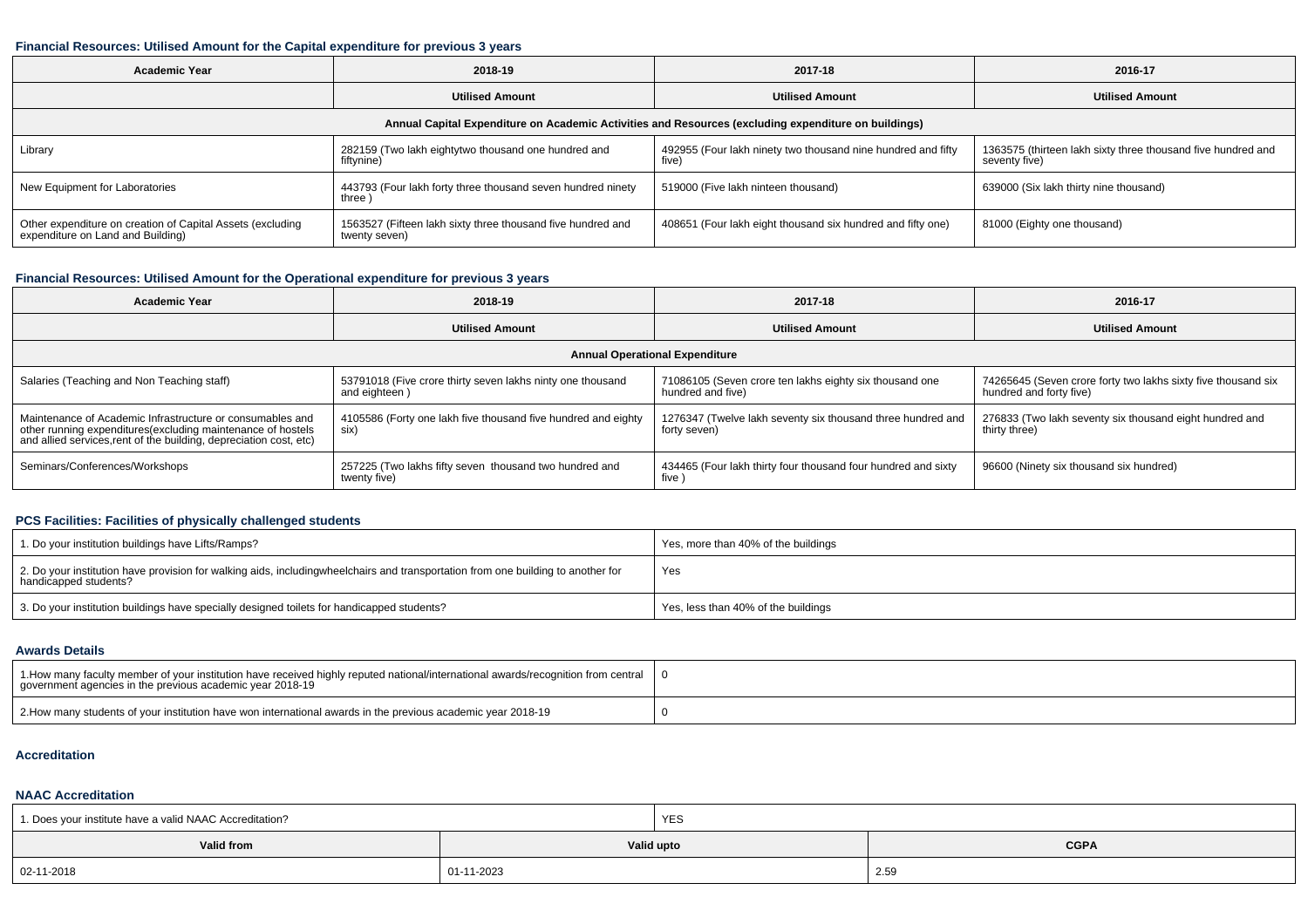### **Village Adoption**

Have your institute adopted any village under Unnat Bharat Scheme?

extending the contract of the contract of the contract of the contract of the contract of the contract of the contract of the contract of the contract of the contract of the contract of the contract of the contract of the

### **Faculty Details**

| Srno           | <b>Name</b>                     | Age | Designation            | Gender | Qualification    | <b>Experience (In</b><br>Months) | <b>Is Associated</b><br><b>Last Year</b> | <b>Currently</b><br>working with<br>institution? | <b>Joining Date</b> | <b>Leaving Date</b>      | <b>Association type</b> |
|----------------|---------------------------------|-----|------------------------|--------|------------------|----------------------------------|------------------------------------------|--------------------------------------------------|---------------------|--------------------------|-------------------------|
| $\mathbf{1}$   | Vinodkumar Pola                 | 56  | Associate<br>Professor | Male   | M. Phil          | 398                              | Yes                                      | No                                               | 03-12-1985          | 30-04-2019               | Regular                 |
| $\overline{2}$ | Dr Geetha V                     | 56  | Associate<br>Professor | Female | Ph.D             | 387                              | Yes                                      | No                                               | 02-03-1987          | 31-05-2019               | Regular                 |
| 3              | Dr Jayachandran<br>Keezhoth     | 56  | Associate<br>Professor | Male   | Ph.D             | 361                              | Yes                                      | No                                               | 07-03-1989          | 31-03-2019               | Regular                 |
| $\overline{4}$ | Krishnakumar K                  | 56  | Associate<br>Professor | Male   | MSc(Mathematics) | 302                              | Yes                                      | Yes                                              | 06-06-1994          | $\overline{\phantom{a}}$ | Regular                 |
| 5              | Rathnaprabha                    | 54  | Associate<br>Professor | Female | M. Phil          | 298                              | Yes                                      | Yes                                              | 22-09-1994          | $\overline{\phantom{a}}$ | Regular                 |
| 6              | Dr<br>Premachandran<br>Keezhoth | 48  | Assistant<br>Professor | Male   | Ph.D             | 277                              | Yes                                      | Yes                                              | 18-06-1996          | Ξ.                       | Regular                 |
| $\overline{7}$ | Dr Sreenivas P C                | 56  | Associate<br>Professor | Male   | Ph.D             | 27                               | Yes                                      | Yes                                              | 04-07-1996          | $\overline{a}$           | Regular                 |
| 8              | Dr Sreehari A C                 | 49  | Assistant<br>Professor | Male   | Ph.D             | 273                              | Yes                                      | Yes                                              | 14-10-1996          | ÷,                       | Regular                 |
| 9              | Dr Santhosh V M                 | 46  | Associate<br>Professor | Male   | Ph.D             | 263                              | Yes                                      | Yes                                              | 28-08-1997          | --                       | Regular                 |
| 10             | Nisanth A                       | 41  | Assistant<br>Professor | Male   | MSc(Statistics)  | 211                              | Yes                                      | Yes                                              | 26-12-2001          | Ξ.                       | Regular                 |
| 11             | Dr Prajitha P                   | 40  | Assistant<br>Professor | Female | Ph.D             | 172                              | Yes                                      | Yes                                              | 21-03-2005          | ÷.                       | Regular                 |
| 12             | Dr Sapna Jacob                  | 44  | Assistant<br>Professor | Female | Ph.D             | 164                              | Yes                                      | Yes                                              | 06-12-2005          | Ξ.                       | Regular                 |
| 13             | Dr Harikrishnan E               | 43  | Assistant<br>Professor | Male   | Ph.D             | 164                              | Yes                                      | Yes                                              | 06-12-2005          | L.                       | Regular                 |
| 14             | Dr Swaran P R                   | 43  | Assistant<br>Professor | Male   | Ph.D             | 164                              | Yes                                      | Yes                                              | 06-12-2005          | --                       | Regular                 |
| 15             | <b>Binila Mathews</b>           | 42  | Assistant<br>Professor | Female | M.A.(Economics)  | 164                              | Yes                                      | Yes                                              | 06-12-2005          | ÷.                       | Regular                 |
| 16             | Sona P                          | 40  | Assistant<br>Professor | Female | M.A              | 164                              | Yes                                      | Yes                                              | 06-12-2005          | Ξ.                       | Regular                 |
| 17             | Dr Jayarajan T K                | 39  | Assistant<br>Professor | Male   | Ph.D             | 127                              | Yes                                      | Yes                                              | 15-12-2008          | ÷,                       | Regular                 |
| 18             | Dr Santhosh P                   | 40  | Assistant<br>Professor | Male   | Ph.D             | 127                              | Yes                                      | Yes                                              | 15-12-2008          | --                       | Regular                 |
| 19             | Dr Lakshmi C                    | 38  | Assistant<br>Professor | Female | Ph.D             | 117                              | Yes                                      | Yes                                              | 09-11-2009          | --                       | Regular                 |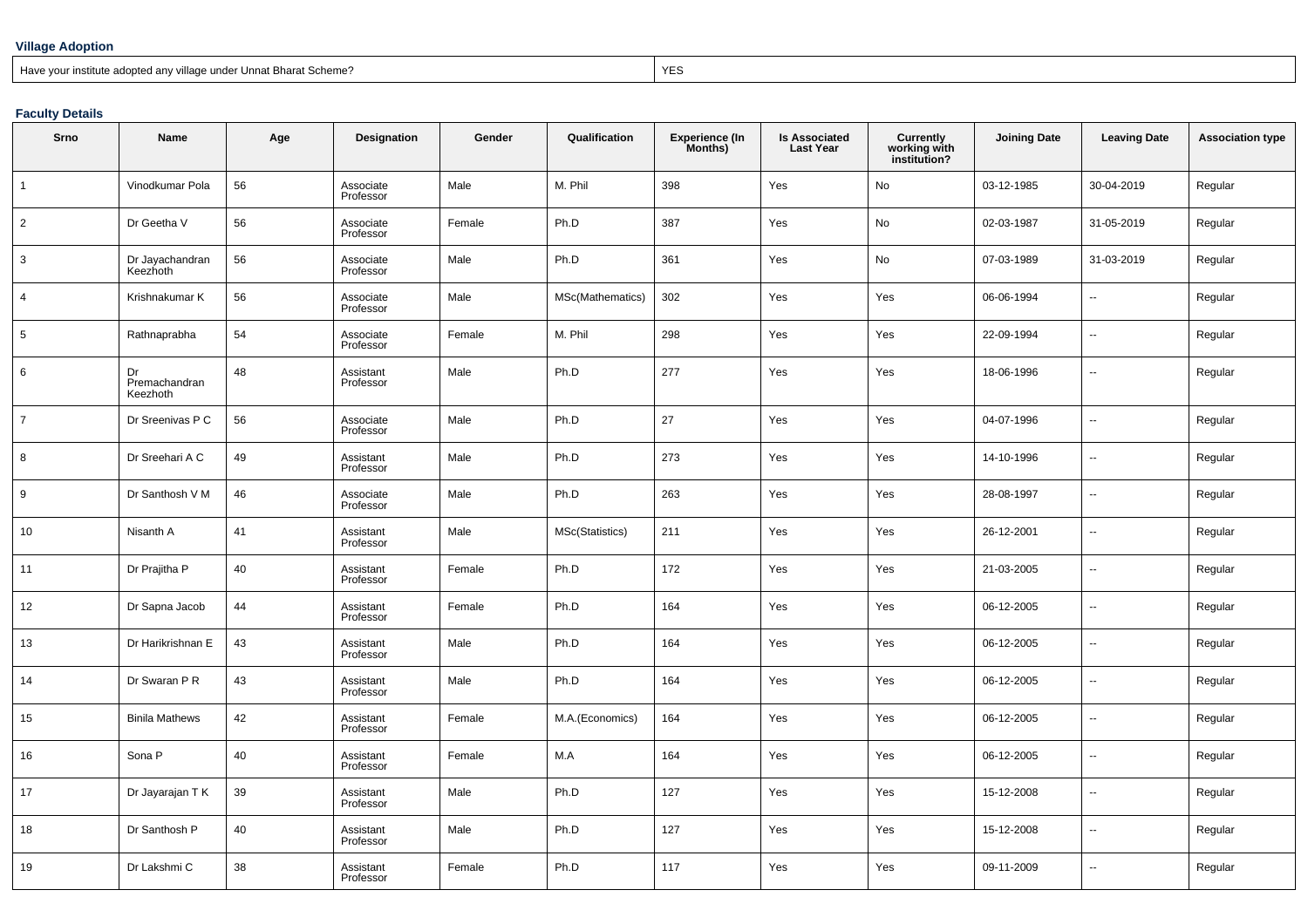| 20 | Dinesan D A                  | 36     | Assistant<br>Professor | Male   | M.A.(Political<br>Science) | 117 | Yes | Yes | 09-11-2009 | $\overline{\phantom{a}}$ | Regular |
|----|------------------------------|--------|------------------------|--------|----------------------------|-----|-----|-----|------------|--------------------------|---------|
| 21 | Dr Anila O                   | 45     | Assistant<br>Professor | Female | Ph.D                       | 107 | Yes | Yes | 16-09-2010 | $\overline{\phantom{a}}$ | Regular |
| 22 | Dr Preethi K                 | 44     | Assistant<br>Professor | Female | Ph.D                       | 107 | Yes | Yes | 16-09-2010 | $\overline{\phantom{a}}$ | Regular |
| 23 | Dr Sunitha B Nair            | 43     | Assistant<br>Professor | Female | Ph.D                       | 107 | Yes | Yes | 16-09-2010 | $\overline{\phantom{a}}$ | Regular |
| 24 | Dr Padmanabhan<br>M V        | 42     | Assistant<br>Professor | Male   | Ph.D                       | 107 | Yes | Yes | 16-09-2010 | $\overline{\phantom{a}}$ | Regular |
| 25 | Dileepan K M                 | 39     | Assistant<br>Professor | Male   | M.A.(History)              | 107 | Yes | Yes | 16-09-2010 | $\overline{\phantom{a}}$ | Regular |
| 26 | Ranjith Kamal P              | 35     | Assistant<br>Professor | Male   | M. Phil                    | 107 | Yes | Yes | 16-09-2010 | $\overline{\phantom{a}}$ | Regular |
| 27 | Rahana Ameen                 | 33     | Assistant<br>Professor | Female | M.Sc.                      | 107 | Yes | Yes | 16-09-2010 | $\overline{\phantom{a}}$ | Regular |
| 28 | Dr Sreemaya C                | 45     | Assistant<br>Professor | Female | Ph.D                       | 102 | Yes | Yes | 11-02-2011 | $\overline{\phantom{a}}$ | Regular |
| 29 | Dr Mini A R                  | 44     | Assistant<br>Professor | Female | Ph.D                       | 102 | Yes | Yes | 11-02-2011 | $\overline{\phantom{a}}$ | Regular |
| 30 | Dr Sindhu A                  | 39     | Assistant<br>Professor | Female | Ph.D                       | 102 | Yes | Yes | 11-02-2011 | $\overline{\phantom{a}}$ | Regular |
| 31 | Dr Prakash V                 | 37     | Assistant<br>Professor | Male   | Ph.D                       | 102 | Yes | Yes | 11-02-2011 | $\overline{\phantom{a}}$ | Regular |
| 32 | Vinod Kumar T                | 34     | Assistant<br>Professor | Male   | M.Sc(Phy)                  | 102 | Yes | Yes | 11-02-2011 | $\overline{\phantom{a}}$ | Regular |
| 33 | Manju R Nath                 | 33     | Assistant<br>Professor | Female | M.Sc.                      | 102 | Yes | Yes | 11-02-2011 | $\overline{\phantom{a}}$ | Regular |
| 34 | Subha P V                    | 33     | Assistant<br>Professor | Female | M.Sc(Phy)                  | 102 | Yes | Yes | 11-02-2011 | $\overline{\phantom{a}}$ | Regular |
| 35 | Sruthi K P                   | 33     | Assistant<br>Professor | Female | M.Sc.                      | 102 | Yes | Yes | 11-02-2011 | $\overline{\phantom{a}}$ | Regular |
| 36 | Preethi Rajan M K            | 33     | Assistant<br>Professor | Female | M.Sc(Phy)                  | 102 | Yes | Yes | 11-02-2011 | ۰.                       | Regular |
| 37 | Nisha V K                    | 33     | Assistant<br>Professor | Female | M.Sc.                      | 102 | Yes | Yes | 11-02-2011 | $\overline{\phantom{a}}$ | Regular |
| 38 | Ranjusha M K                 | 33     | Assistant<br>Professor | Female | M.Sc.                      | 102 | Yes | Yes | 11-02-2011 | $\overline{\phantom{a}}$ | Regular |
| 39 | Dr Sujith K V                | $37\,$ | Assistant<br>Professor | Male   | Ph.D                       | 96  | Yes | Yes | 10-08-2011 | $\overline{\phantom{a}}$ | Regular |
| 40 | Lavanya N                    | 33     | Assistant<br>Professor | Female | M.Sc(Phy)                  | 96  | Yes | Yes | 10-08-2011 | $\overline{\phantom{a}}$ | Regular |
| 41 | Dr Jisha D Nair              | 49     | Assistant<br>Professor | Female | Ph.D                       | 88  | Yes | Yes | 19-03-2012 | $\overline{\phantom{a}}$ | Regular |
| 42 | Dr Ratheesh<br>Narayanan M K | 46     | Assistant<br>Professor | Male   | Ph.D                       | 88  | Yes | Yes | 19-03-2012 | $\overline{\phantom{a}}$ | Regular |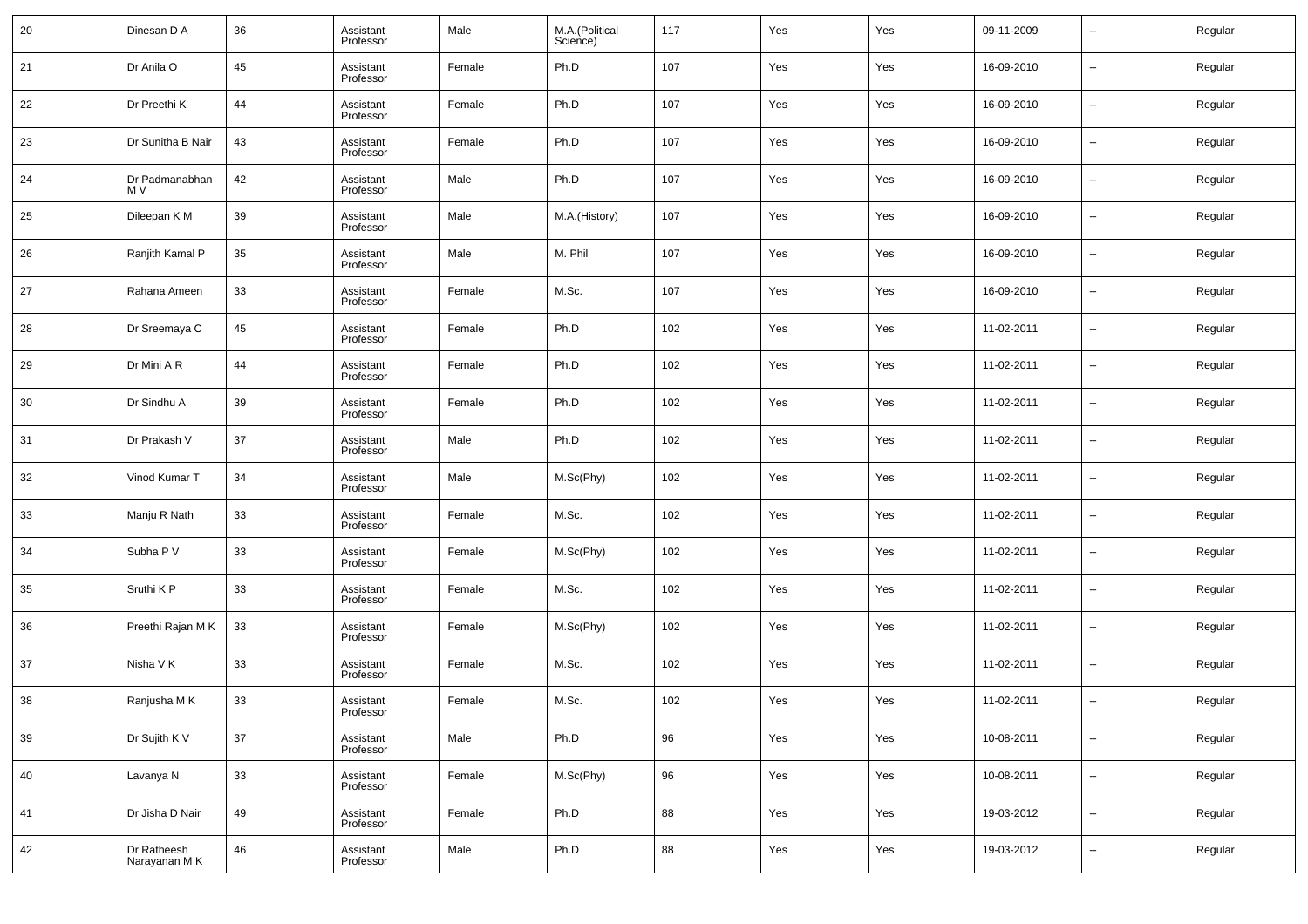| 43 | Ajith Kumar P           | 44 | Assistant<br>Professor | Male   | M.A.(Political<br>Science) | 88  | Yes | Yes | 19-03-2012 | --                       | Regular                |
|----|-------------------------|----|------------------------|--------|----------------------------|-----|-----|-----|------------|--------------------------|------------------------|
| 44 | Reshma E                | 33 | Assistant<br>Professor | Female | MSc(Mathematics)           | 77  | Yes | Yes | 25-02-2013 | --                       | Regular                |
| 45 | Dr Deepamol P C         | 39 | Assistant<br>Professor | Female | Ph.D                       | 70  | Yes | Yes | 30-09-2013 | --                       | Regular                |
| 46 | Dr Vijesh A M           | 37 | Assistant<br>Professor | Male   | Ph.D                       | 178 | Yes | Yes | 30-09-2013 | --                       | Regular                |
| 47 | Krishna Nambiar         | 34 | Assistant<br>Professor | Female | M.COM                      | 70  | Yes | Yes | 30-09-2013 | --                       | Regular                |
| 48 | Nithya K                | 32 | Assistant<br>Professor | Female | M.A.(Economics)            | 70  | Yes | Yes | 30-09-2013 | --                       | Regular                |
| 49 | Praveenkumar M          | 41 | Assistant<br>Professor | Male   | M.Sc.                      | 70  | Yes | Yes | 01-10-2013 | --                       | Regular                |
| 50 | Surekha T V             | 39 | Assistant<br>Professor | Female | M.A                        | 56  | Yes | Yes | 17-11-2014 | --                       | Regular                |
| 51 | Seema<br>Mundachali     | 38 | Assistant<br>Professor | Female | M.Sc.                      | 56  | Yes | Yes | 17-11-2014 | --                       | Regular                |
| 52 | Dr Reshmi P M           | 36 | Assistant<br>Professor | Female | Ph.D                       | 56  | Yes | Yes | 17-11-2014 | --                       | Regular                |
| 53 | Shabna CT               | 34 | Assistant<br>Professor | Female | MSc(Mathematics)           | 56  | Yes | Yes | 17-11-2014 | --                       | Regular                |
| 54 | Dr Sudheesh K M         | 36 | Assistant<br>Professor | Male   | Ph.D                       | 56  | Yes | Yes | 20-11-2014 | --                       | Regular                |
| 55 | Dr Aradhana N           | 35 | Assistant<br>Professor | Female | Ph.D                       | 46  | Yes | Yes | 12-10-2015 | --                       | Regular                |
| 56 | Aardra V S              | 30 | Assistant<br>Professor | Female | M.A                        | 46  | Yes | Yes | 12-10-2015 | --                       | Regular                |
| 57 | Suresh E V              | 38 | Assistant<br>Professor | Male   | MSc(Mathematics)           | 46  | Yes | Yes | 13-10-2015 | --                       | Regular                |
| 58 | Dr Gopika K K           | 40 | Assistant<br>Professor | Female | Ph.D                       | 46  | Yes | Yes | 14-10-2015 | --                       | Regular                |
| 59 | Archana<br>Kemanaballli | 40 | Assistant<br>Professor | Female | MBA                        | 29  | Yes | Yes | 27-02-2017 | --                       | Regular                |
| 60 | Dr Shyma P              | 36 | Assistant<br>Professor | Female | Ph.D                       | 29  | Yes | Yes | 28-02-2017 | --                       | Regular                |
| 61 | Dr Vigi V Nair          | 37 | Assistant<br>Professor | Female | Ph.D                       | 29  | Yes | Yes | 27-02-2017 | --                       | Regular                |
| 62 | Dr Sreejith E K         | 32 | Assistant<br>Professor | Male   | Ph.D                       | 29  | Yes | Yes | 01-03-2017 | $\sim$                   | Regular                |
| 63 | Prasanth P              | 34 | Assistant<br>Professor | Male   | M.A                        | 29  | Yes | Yes | 01-03-2017 | $\overline{\phantom{a}}$ | Regular                |
| 64 | Jijina K                | 24 | Other                  | Female | MSc(Mathematics)           | 9   | Yes | Yes | 02-07-2018 | $\overline{\phantom{a}}$ | Regular                |
| 65 | Nithya V V              | 32 | Other                  | Female | M.Sc(Phy)                  | 8   | Yes | No  | 06-08-2018 | 31-03-2019               | Adhoc /<br>Contractual |
| 66 | Divya P                 | 29 | Other                  | Female | M.Sc(Phy)                  | 8   | Yes | No  | 06-08-2018 | 31-03-2019               | Adhoc /<br>Contractual |